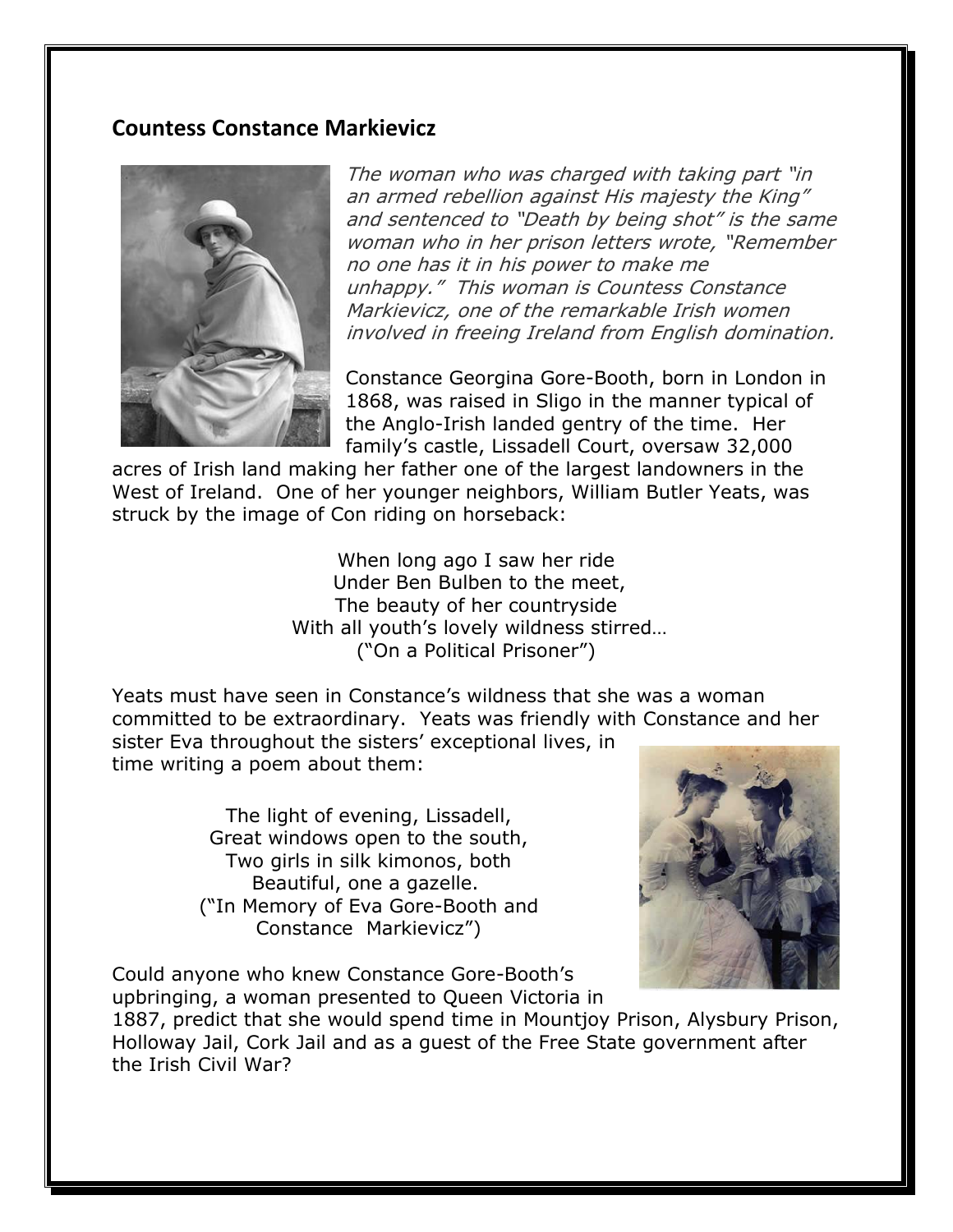Sir Henry Gore-Booth stands in history as an enlightened land baron. He supported home industries and an agricultural cooperative among his tenants and kept his tenants harmless during the famine of 1879-1880. His children mingled among the local Irish, learning Irish songs and stories, as did Yeats. The father's example--he was an Arctic explorer--may have led to Con's risk-taking disposition and her advocacy of causes on behalf of the powerless. The Countess's last days were in a ward in St. Patrick Dunn's, a charity hospital in Dublin. There a woman left a bottle of Lourdes water for Madame, saying, "She's given up everything for us and she thinks what is good for us is good enough for her."

Constance's first foray into radical politics was with Eva in the women's suffragist movement. In 1896 she and Eva founded the Sligo Women's Suffrage Society. The women's movement led to the labor movement where Con came under the influence of Jim Larkin and James Connolly. Connolly saw the two movements as connected: "In Ireland the woman's cause is felt by all Labour men and women as their cause." Connolly would become her commanding officer in the 1916 Rising.

Following her artistic bent, Constance went to Paris in 1898 to study art and to write plays. Her work in the theater helped her to evade capture years later when she was "on the run." It also led to her marriage in 1900 to Count Casimir Markievicz, a playwright and a Pole living under Russian domination. Theirs was a marriage of nationalists-- Constance giving up her personal life and life of comfort for Ireland; Casimir almost being killed in the fight for Polish borders.

Back in Ireland, Countess Markievicz intensified her devotion to nationalist causes. In 1909 she formed a kind of radical Boy Scouts organization called Fianna Na h-Eirann. The boys who joined Fianna pledged never to join any armed English force. Indeed, the boys were a cadet training corps for the ultimate physical force clash for which nationalist leaders were preparing. Her boys used their first aid training to care for those injured during skirmishes with police at anti-conscription rallies. The handbook of the Fianna was used by the Citizens' Army for drilling exercises, and the boys helped to train the Cumann na mBan, the women's auxiliary of the Irish Volunteers. The Countess's work with the Fianna boys was her first step on the path to a death sentence.

The first quarter of the  $20<sup>th</sup>$  century was a time of conflict which changed the map of Europe. A world war erupted in 1914, Ireland attempted to expel England in 1916 and the Russians dethroned the Czars in 1918. The year 1913 prefigured the Rising of 1916. The Lockout of 1913, a labor dispute which led to the lockout of 20,000 workers from their jobs, gave Irish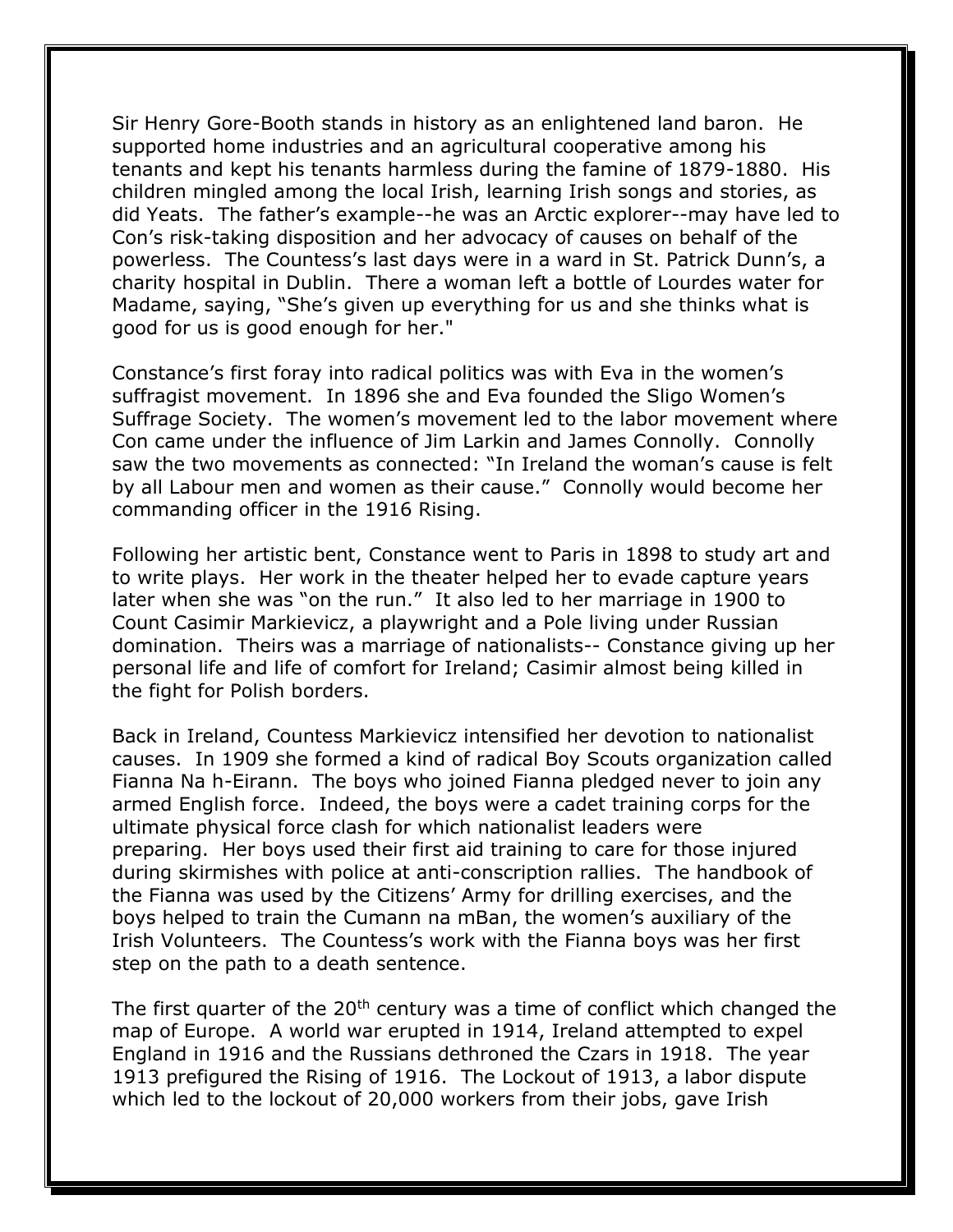leaders like Jim Larkin, James Connolly and Joseph Plunkett a conflict in which to develop their leadership styles and more incentive to commit to the cause of Irish independence. The Countess learned how to run soup kitchens and second hand clothing shops, and experienced the need poor people had for fuel, often delivered by Madame herself to slum dwellings. Attention to the wants of the least among us was a part of the Countess's life until her death. Hanna Sheehy Skeffington called Constance's work during the Lockout "her finest achievement, greater than her manning the barricades in 1916 and facing the sentence of death. She espoused an unpopular cause, and braved conventions in her championship of the poor and lowly."

When the World War started in 1914, the Countess helped to lead an antienlistment campaign to counter John Redmond's call for Irish men to help England in its distress. Redmond hoped for some post-war accommodation on Home Rule. She would later oppose Lloyd George's Conscription Act in 1918, as did all of the Irish MPs. Sinn Fein collected two million signatures against the conscription of Irish men. The English government, on trumped up charges called the "German Plot," arrested leaders like Eamon de Valera, Maud Gonne MacBride and Countess Markievich, all sent to Holloway Jail. The Act was withdrawn and the prisoners released.



Of course, the Countess who resisted conscription in 1918 was the Countess hardened by her experiences as an officer in the 1916 Rising. The photographs of Markievicz in her Irish Citizens' Army uniform are visual confirmation of her commitment to Irish freedom by force. As close as she was to Francis and Hanna Skeffington, their pacifism was not hers. Her Fianna boys grew to be Volunteers and Citizens' Army soldiers. During the Rising she was second in command to Michael Mallin at St. Stephen's Green and at the College of Surgeons. Arrested, the Countess's only defense at her court martial was, "I went out to fight for Ireland's freedom, and it doesn't matter what happens to me. I did what I thought was right and I stand by it." Her sentence

to death was commuted to penal servitude for life "solely and only on account of her sex." Constance was released from Alysbury Prison on October 1917 as part of a general amnesty.

While in Alysbury Prison, Countess Markievicz took instruction in the Catholic Faith from the prison chaplain. She has said that it was the faith of her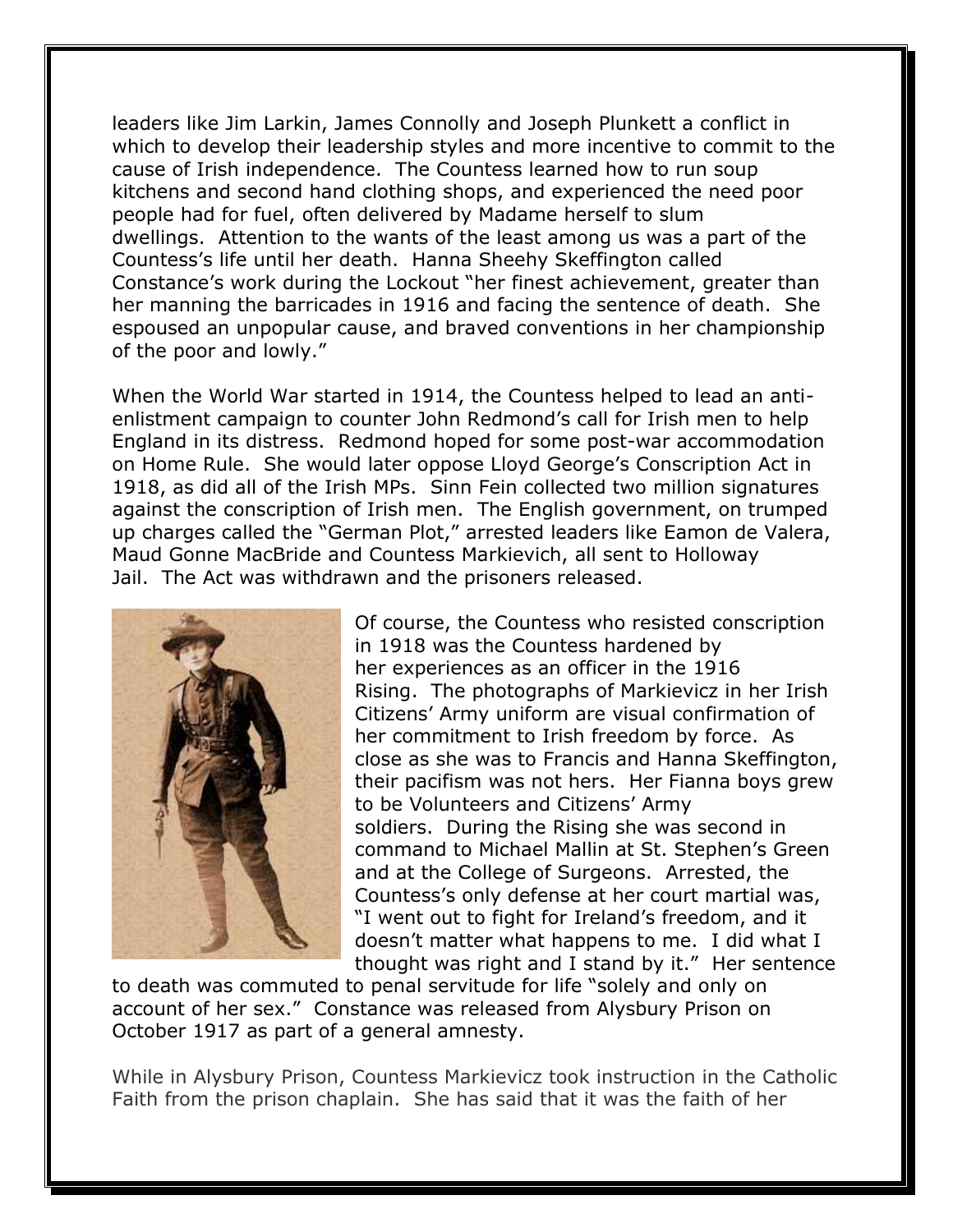comrades in the Irish Citizens' Army which inspired her to embrace Catholicism. She took Anastasia as her Baptismal name.

Accustomed to conflict, Markievicz continued to clash with British authorities after her release from Aylsbury Prison. She resisted conscription and evaded the Black and Tans from whom she was always "on the run," but she was apprehended for seditious speech and served time in Cork Jail. As the British were releasing its hand from the throat of the Irish, the Countess found herself embroiled in the political turmoil of the Irish Civil War. A long time ally of de Valera, Constance voted with his party against the treaty signed by Michael Collins. The tragic Civil War of 1921-22 ended with de Valera ordering a cease fire, the assassination of Michael Collins being one of the hurtful outcomes of the fratricidal war.

As Ireland struggled to be born as an independent state, Countess Markievicz was in the center of events. Running for office from Holloway Jail, in 1919 she was elected as the first woman to the English Parliament. When the Irish MPs in Westminster voted in absentia to form the Dail Eireann, deemed illegal by the British government, Markievicz's vote was "Fe Glas ag Gallaibh" (imprisoned abroad). She was appointed by de Valera as Minister of Labour, the only woman who sat in any government at the time, except for a woman in the new USSR government. She was in Mountjoy Prison during Bloody



Sunday (1921). She voted against the Treaty signed by Michael Collins and took up arms against the Free State, surrendering her weapon only to her commander, Cathal Brugha: "Madame, I order you as a soldier to hand over your rifle." Con, a member of the Dail, spent a month as an intern of the Free State for her part in street protests against the Free State government.

Each of us can decide if Countess Constance Markievicz gave up too much for Ireland. Her daughter Maeve, born in 1901, was raised by Constance's mother and governesses. Maeve had Constance and Eva's upbringing at Lissadell. She saw her mother but was not close to her. Constance admitted late in life that the only one close to her was Eva. She saw Casimir only twice since 1916, once in 1924 and in 1927 as she lay dying. As she fought the British, he was fighting in Russia and was ruined financially by the Communist Revolution. He was, in a sense, married to Poland, helping to rebuild his native land. The 300,000 who lined the route to Glasnevin Cemetery for Madame's burial showed that many appreciated her sacrifices for the people of Ireland. Her life will be cherished, said Reginald Roper in a eulogy, "by those who were starving, those whose rents she paid, those to whom she carried sacks of coal on her shoulders…."